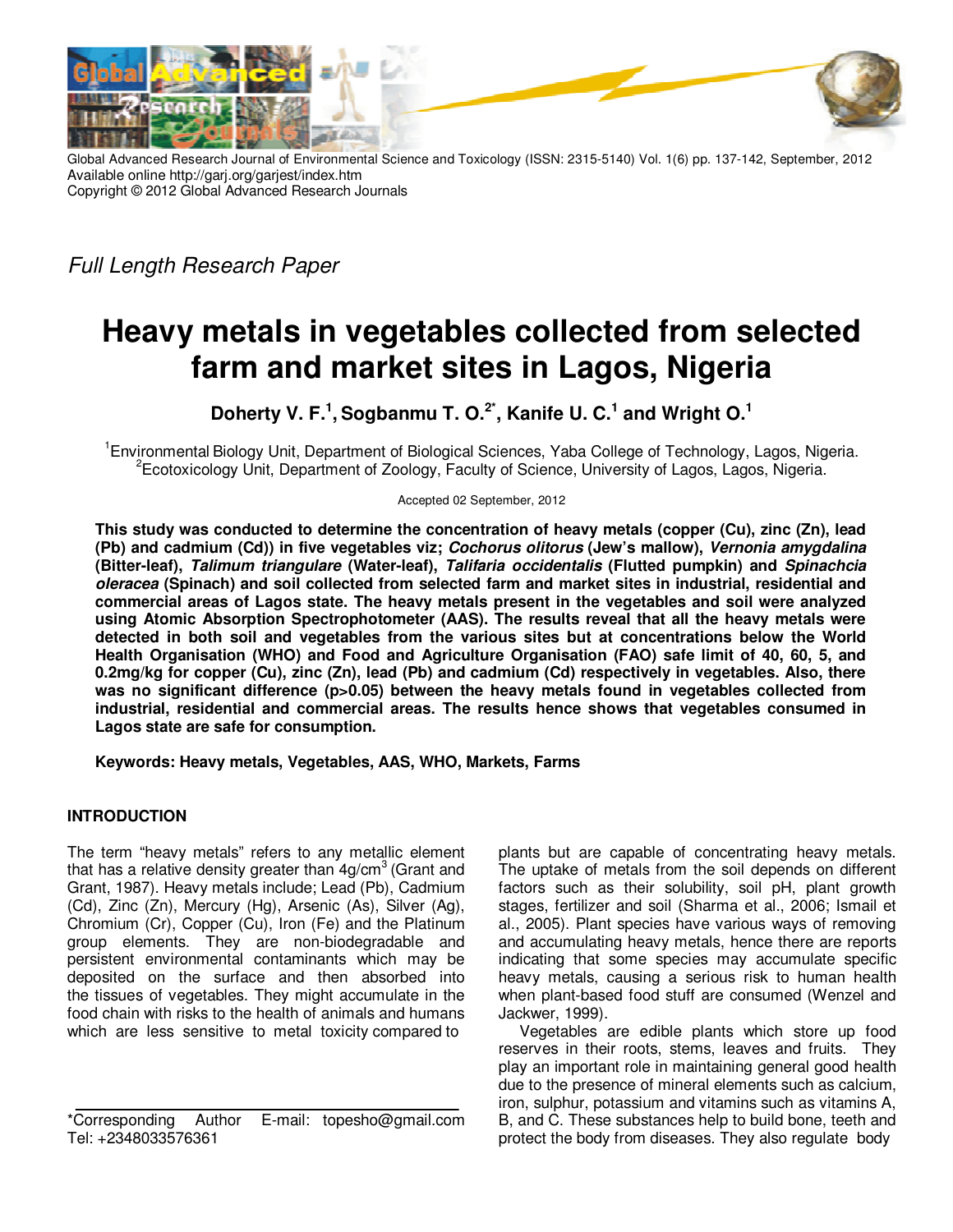| <b>Commercial Areas</b> | <b>Industrial Areas</b> | <b>Residential Areas</b> |  |
|-------------------------|-------------------------|--------------------------|--|
| Agboju                  | Iyana-iba               | Bajulaye                 |  |
| Mushin                  | Oshodi                  | Ikeja G.R.A              |  |
| Oyingbo                 |                         | Iyana-ipaja              |  |
|                         |                         | Egbeda                   |  |

**Table 1.** Classification of market and farm sites based on their location in industrial, residential and commercial areas of Lagos State

processes on which vitality and good health depends. Leafy vegetables are widely used for culinary purposes. They are used to increase the quality of soup and for dietary purposes (Sobukola et al., 2007). They contain cellulose and form roughage which helps the bowel to function regularly in the elimination of unwanted matter from the body. They also contain 70-75% water which is essential to the body system. They are very important protective foods, useful for the maintenance of health, prevention and treatment of various diseases (D'Mello, 2003).

Waste water irrigation is known to contribute significantly to the heavy metal contents of soils (Mapanda et al., 2005). Although problems occur in waterways when pollutants are leached out of the soil, if the plants die and decay, heavy metals taken into the plants are redistributed, so the soil is enriched with pollutants. Long term wastewater irrigation may lead to the accumulation of heavy metals in agricultural soils and plants. Crop yields are reduced due to the inhibition of metabolic processes in plants by the metals. The sources of food contamination have often been traced to fumes from car exhausts (Fakayode, 2003). Potentially contaminated soils may occur at old landfill sites (particularly those that accept industrial wastes), old orchards that used insecticides containing arsenic as an active ingredient. Excessive content of lead and cadmium metals in food is associated with etiology of a number of diseases especially with cardiovascular, kidney, nervous as well as bone diseases (Jarup, 2003). They have also been implicated in causing carcinogenesis, mutagenesis and teratogenesis. Copper toxicity induces iron deficiency, lipid peroxidation and destruction of membranes (Zaidi et al., 2005). In humans and animals, heavy metals can produce bone defects. Also, they are linked to increased blood pressure and effects on the myocardium in animals. Periodic monitoring of myocardium in animals. concentrations of these heavy metals in food such are vegetables which are consumed by all and sundry is hence imperative to ensure that they are pollutant free. This study therefore aims to determine the levels of heavy metals such as cadmium (Cd), copper (Cu), Lead (Pb) and zinc (Zn) in some selected vegetables grown and sold in selected farm and markets respectively and soils in various industrial, residential and commercial areas of Lagos. The results obtained from this study will

reveal if the vegetables consumed by the inhabitants of Lagos state and the soils in which they are grown are contaminated or not when compared with world health organization safe limits and standards.

### **MATERIALS AND METHODS**

#### **Collection of samples, sample preparation and treatment**

Five types of leafy vegetables were randomly purchased from five markets and four farm sites located in industrial, residential and commercial areas in Lagos, Nigeria in July (wet season), 2011. The soil from each farm site was collected with a soil auger and packed in a nylon bag for analysis. The vegetables include jew's mallow (Cochorus olitorus), bitter-leaf (Vernonia amygdalina), water-leaf (Talimum triangulare), flutted pumpkin (Talfaria occidentalis) and spinach (Spinachcia oleracea). The markets are located at Agboju, Oyingbo, Bajulaye, Oshodi and Mushin while the farm sites are situated at Egbeda, Ikeja G.R.A, Iyana-ipaja and Iyana-iba (Table 1).

The vegetables were washed with distilled water to remove dust particles and then cut to separate the root, stems and leaves using a knife. The leaves and soil were air-dried and then oven-dried at  $65^{\circ}$ C. Dried vegetable samples were ground into a fine powder using a commercial blender (TSK-WestPoint, France) and stored in polyethylene bags until they were used for digestion.

2g of each vegetable was weighed into a digestion flask and treated with 9ml of an acid mixture made up of concentrated nitric acid  $(HNO<sub>3</sub>)$ , hydrochloric acid  $(HCl)$ and sulphuric acid  $(H_2SO_4)$ . A blank sample was prepared by applying 9ml of concentrated  $HNO<sub>3</sub>$ , HCl and  $H<sub>2</sub>SO<sub>4</sub>$  into an empty digestion flask. The samples were mixed and heated for 30 minutes on an electric hot plate at 80-90 $\mathrm{°C}$  at which they were brought to boil and a clean solution was obtained. After cooling, the solution was filtered with whatman No. 4 filter paper and then transferred quantitatively to a 100ml volumetric flask by adding 50ml of de-ionized water. The solution was then preserved in a universal bottle for further analysis. All reagents used were of analytical grade and the Atomic Absorption Spectrophotometer (AAS, Perkin Elmer model 2130) was used to determine the heavy metals (copper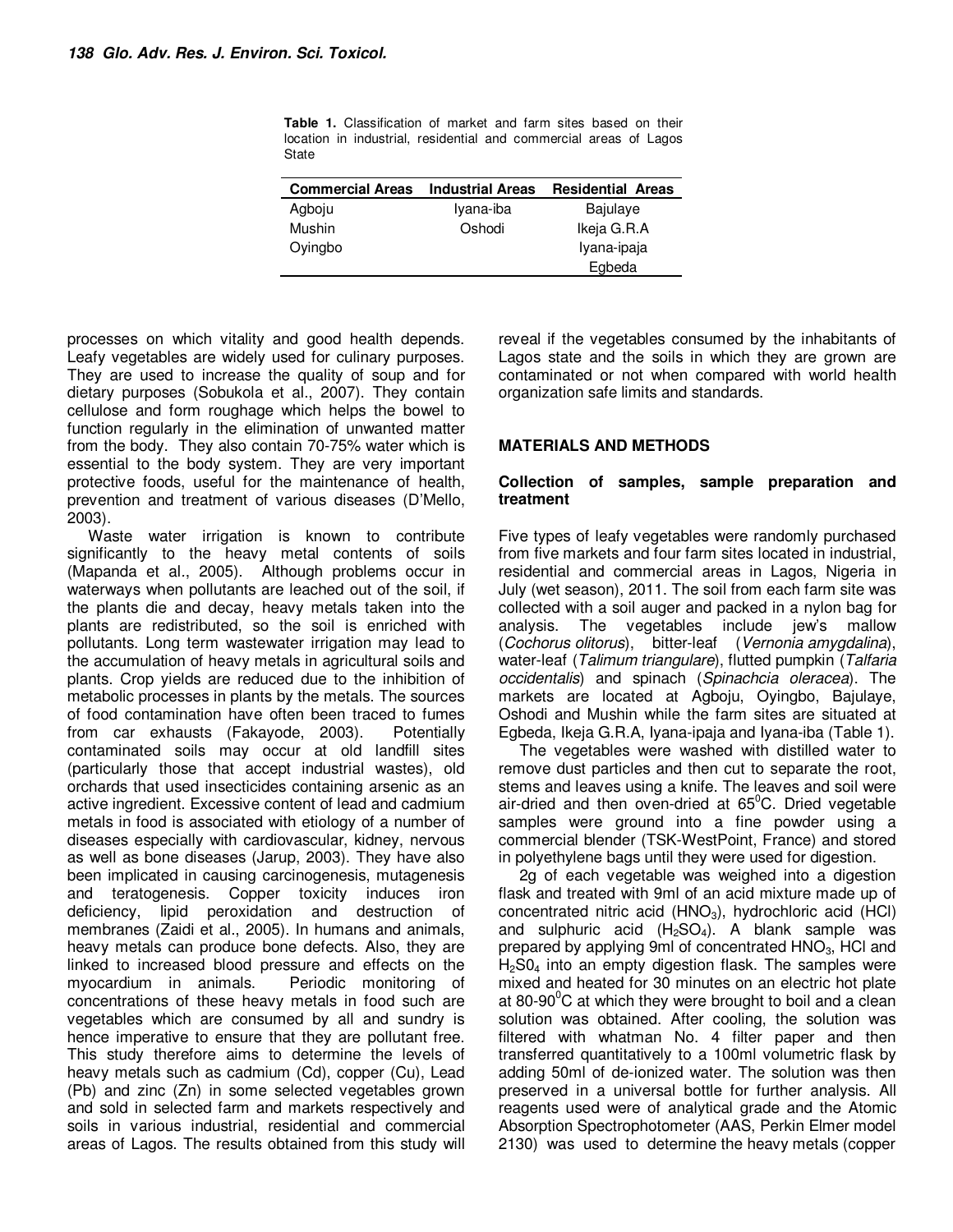| <b>Markets</b> | Copper (Cu)       | Lead (Pb)         | Zinc (Zn)         | Cadmium (Cd)      |
|----------------|-------------------|-------------------|-------------------|-------------------|
| Agboju         | $0.279 \pm 0.106$ | nd                | $0.061 \pm 0.106$ | $0.001 \pm 0.106$ |
| Bajulaye       | $0.355 \pm 0.106$ | nd                | $0.100 \pm 0.106$ | $0.001 \pm 0.168$ |
| Oyingbo        | $0.312 \pm 0.106$ | $0.001 \pm 0.168$ | $0.064 \pm 0.106$ | $0.001 \pm 0.119$ |
| Mushin         | $0.437 \pm 0.106$ | nd                | $0.092 \pm 0.106$ | $0.001 \pm 0.106$ |
| Oshodi         | $0.504 \pm 0.106$ | $0.001 \pm 0.168$ | $0.001 \pm 0.106$ | $0.001 \pm 0.106$ |
| <b>WHO/FAO</b> | 40.0              | 5.0               | 60.0              | 0.2               |

**Table 2A.** Concentration (mg/kg) of heavy metals in combined leafy vegetables from selected markets in Lagos

**Table 2B.** Concentration (mg/kg) of heavy metals in leafy vegetables from combined selected markets in Lagos

| <b>Vegetables</b>  | Copper (Cu)       |                   | Zinc (Zn)         | Cadmium (Cd)      |
|--------------------|-------------------|-------------------|-------------------|-------------------|
| Jew's mallow       | $0.306 \pm 0.158$ | Nd                | $0.086 \pm 0.003$ | $0.001 \pm 0.000$ |
| Water leaf         | $0.867 \pm 0.058$ | Nd                | $0.091 \pm 0.018$ | $0.001 \pm 0.001$ |
| <b>Bitter leaf</b> | $0.295 \pm 0.127$ | Nd                | $0.081 \pm 0.030$ | $0.001 \pm 0.000$ |
| Flutted pumpkin    | $0.405 \pm 0.018$ | $0.001 \pm 0.000$ | $0.078 \pm 0.024$ | $0.003 \pm 0.000$ |
| Soko               | $0.066 \pm 0.034$ | $0.001 \pm 0.000$ | $0.081 \pm 0.025$ | $0.001 \pm 0.000$ |
| <b>WHO/FAO</b>     | 40.0              | 5.0               | 60.0              | 0.2               |

Nd **–** Not detected

**Table 3A.** Heavy metals concentration (mg/kg) in combined vegetables from selected farm sites

| <b>Farm Sites</b> | Copper (Cu) | Lead (Pb) | Zinc (Zn) | Cadmium (Cd) |
|-------------------|-------------|-----------|-----------|--------------|
| Egbeda            | 0.400       | 0.002     | 0.450     | 0.001        |
| Ikeja GRA         | 1.961       | nd        | 0.101     | 0.001        |
| Iyana-iba         | 0.373       | 0.001     | 0.099     | 0.001        |
| Iyana-ipaja       | 0.417       | nd        | 0.416     | 0.002        |
| <b>WHO/FAO</b>    | 40.0        | 5.0       | 60.0      | 0.2          |

(Cu), zinc (Zn), lead (Pb) and cadmium (Cd)) in the digested solution.

#### **Statistical Analysis**

Data were reported as mean ± standard deviation (SD). One way analysis of variance (ANOVA) was used to determine significant difference (p<0.05) between groups using SPSS version 19.0.

## **RESULTS**

Table 2A reveals the concentration of heavy metals detected in all the vegetables selected from the various market sites. The concentrations of copper and zinc in the vegetables from the markets increased as follows; Agboju < Oyingbo < Bajulaye < Mushin < Oshodi and Oshodi < Agboju < Oyingbo < Mushin < Bajulaye respectively. Lead was detected at 0.001mg/kg in vegetables purchased from Oyingbo and Oshodi only. It was not detected in vegetables purchased from the other markets. Cadmium was detected at 0.001mg/kg in the vegetables purchased from all the markets.

Table 2B shows the concentration of heavy metals determined in selected leafy vegetables sampled from five markets in Lagos. The levels of copper and zinc detected in the vegetables from all the markets increased in this order: spinach  $\lt$  bitter leaf  $\lt$  jew's mallow  $\lt$  flutted pumpkin < water leaf and flutted pumpkin < bitter leaf and spinach < jew's mallow < water leaf respectively. Lead was detected at very low concentrations of 0.001mg/kg in flutted pumpkin and spinach and not detected at all in the other vegetables while Cadmium was detected at 0.001mg/kg in all the other vegetables except flutted pumpkin which recorded 0.003mg/kg.

Table 3A shows the concentration of heavy metals investigated in the vegetables sampled from four farm sites in Lagos. The order of increasing concentration of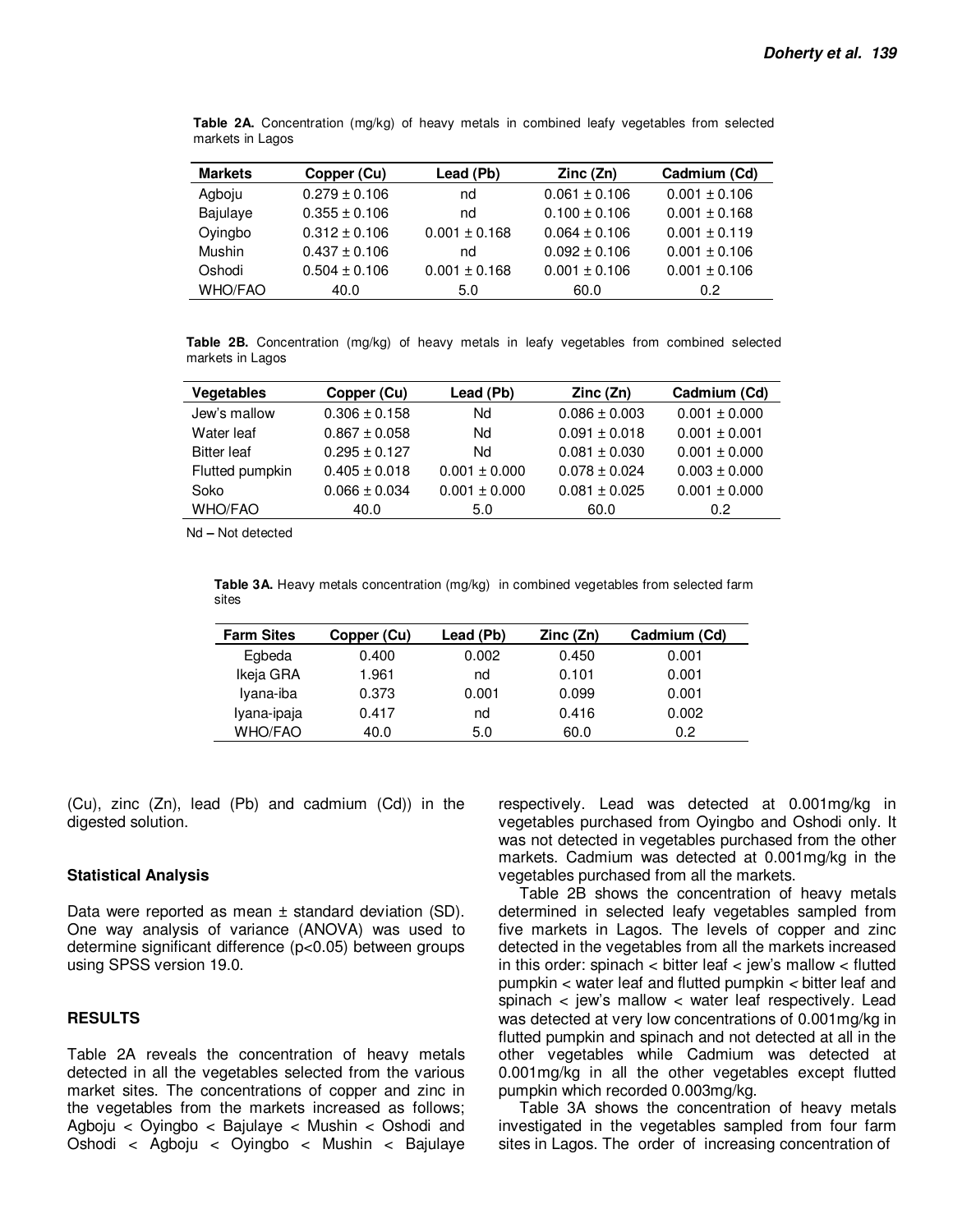| <b>Vegetables</b>  | Copper (Cu)       | Lead (Pb)         | Zinc(Zn)          | Cadmium (Cd)      |
|--------------------|-------------------|-------------------|-------------------|-------------------|
| Jew's mallow       | $0.412 \pm 0.130$ | $0.001 \pm 0.130$ | $0.103 \pm 0.035$ | $0.001 \pm 0.000$ |
| Water leaf         | $0.893 \pm 0.144$ | $0.003 \pm 0.003$ | $0.086 \pm 0.017$ | $0.001 \pm 0.005$ |
| <b>Bitter leaf</b> | $0.329 \pm 0.051$ | $0.008 \pm 0.000$ | $0.089 \pm 0.016$ | $0.001 \pm 0.001$ |
| Flutted pumpkin    | $0.273 \pm 0.093$ | $0.002 \pm 0.001$ | $0.199 \pm 0.251$ | $0.002 \pm 0.001$ |
| Spinach            | $0.071 \pm 0.082$ | $0.002 \pm 0.001$ | $0.568 \pm 0.960$ | $0.001 \pm 0.007$ |
| <b>WHO/FAO</b>     | 40.0              | 5.0               | 60.0              | 0.2               |

**Table 3B.** Heavy metals concentration (mg/kg) in vegetables from combined selected farm sites

**Table 4.** Heavy metals concentration (mg/kg) in soil from selected farm sites

| <b>Farm Sites</b> | Copper (Cu)                    | Lead (Pb)                      | Zinc (Zn)                 | Cadmium (Cd)                   |
|-------------------|--------------------------------|--------------------------------|---------------------------|--------------------------------|
| Egbeda            | $0.810 \pm 0.033^{\circ}$      | $0.021 \pm 0.031$ <sup>a</sup> | $0.125 \pm 0.031^a$       | $0.013 \pm 0.031$ <sup>a</sup> |
| Ikeja GRA         | $0.781 \pm 0.033^{\circ}$      | $0.008 \pm 0.031^{\circ}$      | $0.096 + 0.031^{\circ}$   | $0.016 \pm 0.031$ <sup>a</sup> |
| Iyana-iba         | $0.794 \pm 0.041^{\circ}$      | $0.005 \pm 0.033^{\circ}$      | $0.109 \pm 0.033^{\circ}$ | $0.003 \pm 0.033^{\circ}$      |
| Iyana-ipaja       | $0.811 \pm 0.033$ <sup>a</sup> | $0.022 \pm 0.031$ <sup>a</sup> | $0.125 \pm 0.031^a$       | $0.013 \pm 0.031^b$            |

Values are mean  $\pm$  SD. Mean values with the same superscript are not significantly different (p>0.05) while those with different superscript are significantly different (p<0.05).

| <b>Vegetables</b>  | <b>Areas</b> | Copper (Cu)       | Lead (Pb)         | Zinc(Zn)          | Cadmium (Cd)      |
|--------------------|--------------|-------------------|-------------------|-------------------|-------------------|
| Jew's Mallow       | Industrial   | $0.406 \pm 0.233$ | $0.001 \pm 0.000$ | $0.110 \pm 0.043$ | $0.001 \pm 0.000$ |
|                    | Residential  | $0.401 \pm 0.150$ | $0.001 \pm 0.000$ | $0.095 \pm 0.030$ | $0.001 \pm 0.000$ |
|                    | Commercial   | $0.254 \pm 0.132$ | nd                | $0.081 \pm 0.032$ | $0.001 \pm 0.000$ |
| Water leaf         | Industrial   | $0.846 \pm 0.106$ | $0.001 \pm 0$     | $0.101 \pm 0.006$ | $0.008 \pm 0.000$ |
|                    | Residential  | $0.916 \pm 0.123$ | $0.001 \pm 0$     | $0.088 \pm 0.019$ | $0.009 \pm 0.008$ |
|                    | Commercial   | $0.779 \pm 0.190$ | nd                | $0.077 \pm 0.028$ | $0.001 \pm 0.000$ |
| <b>Bitter leaf</b> | Industrial   | $0.345 \pm 0.001$ | $0.001 \pm 0$     | $0.094 \pm 0.007$ | $0.006 \pm 0.006$ |
|                    | Residential  | $0.344 \pm 0$     | $0.001 \pm 0$     | $0.092 \pm 0.017$ | $0.006 \pm 0.005$ |
|                    | Commercial   | $0.242 \pm 0$     | nd                | $0.069 \pm 0.035$ | $0.001 \pm 0.000$ |
| Flutted            | Industrial   | $0.484 \pm 0.123$ | $0.008 \pm 0.000$ | $0.085 \pm 0.011$ | $0.001 \pm 0.000$ |
| Pumpkin            | Residential  | $0.326 \pm 0.078$ | $0.002 \pm 0.000$ | $0.416 \pm 0.439$ | $0.002 \pm 0.001$ |
|                    | Commercial   | $0.372 \pm 0.192$ | $0.001 \pm 0.000$ | $0.062 \pm 0.063$ | $0.001 \pm 0.001$ |
| Spinach            | Industrial   | $0.058 \pm 0.022$ | $0.001 \pm 0.000$ | $0.031 \pm 0.031$ | $0.002 \pm 0.001$ |
|                    | Residential  | $0.125 \pm 0.188$ | $0.001 \pm 0.002$ | $0.564 \pm 0.833$ | $0.001 \pm 0.001$ |
|                    | Commercial   | $0.068 \pm 0.044$ | nd                | $0.072 \pm 0.031$ | $0.001 \pm 0.001$ |

**Table 5.** Concentration (mg/kg) of heavy metals in each vegetable collected from industrial, commercial and residential areas of Lagos state

copper and zinc in the vegetables from the various farm sites is as follows; Iyana-Iba < Egbeda < Iyana-Ipaja < Ikeja GRA and Iyana-Iba < Ikeja GRA < Iyana-Ipaja < Egbeda respectively. Lead was detected concentrations of 0.001mg/kg and 0.002mg/kg at Iyana-Iba and Egbeda respectively. It was however not detected at the other farm sites. Cadmium on the other hand was detected at 0.001mg/kg at all the farm sites.

Table 3B shows the concentration of heavy metals determined in selected leafy vegetables sampled from four farm sites in Lagos. The order of increasing concentrations of copper, lead and zinc in the vegetables from all the farm sites is as follows; Spinach < Flutted pumpkin < Bitter leaf < Jew's mallow < Water leaf; Jew's mallow < Flutted pumpkin and Spinach < Water leaf < Bitter leaf and Jew's mallow < Water leaf < Bitter leaf < Flutted pumpkin < Spinach respectively. Cadmium was detected at 0.001mg/kg in all the other vegetables except Flutted pumpkin detected at 0.002mg/kg.

Table 4 indicates the level of heavy metals detected in the soils from selected farm sites in Lagos. The concentration of copper, lead, zinc and cadmium increased as follows; Ikeja GRA < Iyana-iba < Egbeda < Iyana-ipaja; Iyana-iba < Ikeja GRA < Egbeda < Iyana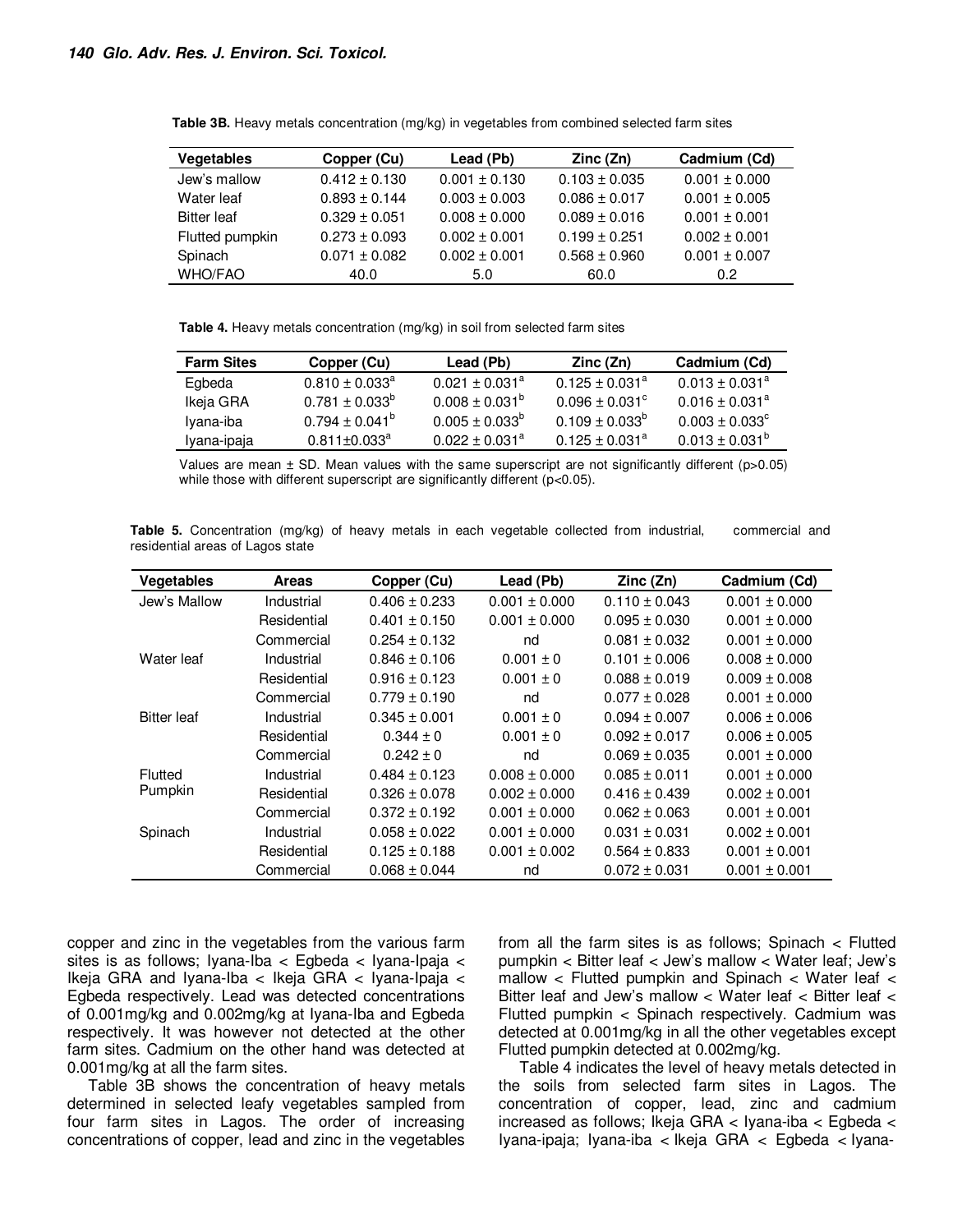ipaja; Ikeja GRA < Iyana-iba < Iyana-ipaja and Egbeda and Iyana-iba < Egbeda and Iyana-ipaja < Ikeja GRA respectively.

Table 5 shows the comparison of heavy metals detected in vegetables obtained from markets and farm sites in industrial, residential and commercial areas. The order of increasing concentration of copper, lead, zinc and cadmium in Jew's mallow is as follows: commercial < residential < industrial; residential and commercial; commercial  $\epsilon$  residential  $\epsilon$  industrial; same in the three areas. The order of increasing concentration of copper, lead, zinc and cadmium in Water leaf is as follows; commercial < industrial < residential; industrial and residential: commercial < residential < industrial: commercial  $\langle$  industrial  $\langle$  residential. The order of increasing concentration of copper, lead, zinc and cadmium in Bitter leaf is as follows; commercial < residential < industrial; industrial and residential; commercial < residential < industrial; commercial < industrial and residential. The order of increasing concentration of copper, lead, zinc and cadmium in flutted pumpkin is as follows; residential  $\lt$  commercial  $\lt$  $industrial;$  commercial < residential < industrial; commercial < industrial < residential; commercial and industrial < residential. The order of increasing concentration of copper, lead, zinc and cadmium in Spinach is as follows: industrial < commercial < residential; industrial and residential; industrial < commercial < residential; commercial and residential < industrial.

There was no significant difference (p>0.05) between the level of heavy metals in vegetables purchased from markets when compared with those obtained from the farm sites.

There was also no significant difference (p>0.05) in the level of heavy metals found in industrial, residential, and commercial areas.

## **DISCUSSION**

Copper is an essential micronutrient which functions as a biocatalyst required for body pigmentation in addition to iron, maintain a healthy central nervous system, prevents anaemia and interrelated with the functions of Zinc and Iron in the body (Akinyele and Osibanjo, 1982). However, most plants contain the amount of copper which is inadequate for normal growth which is usually ensured through artificial or organic fertilizers (Itanna, 2002). In this study, the concentrations of copper in all the vegetables from the various markets varied between 0.066 – 0.867mg/kg. This is higher than the findings of Divrikli et al. (2006) and Ozcan (2004) who reported Copper concentrations of 0.02mg/kg and 0.0081mg/kg, respectively for Indian Basil.

In this study, Lead was not detected in vegetables from most of the markets and where detected, it was at

very low or almost negligible concentrations of 0.001mg/kg. This is consistent with the report of Ladipo and Doherty (2011) which stated that Lead was not detected in vegetable samples analyzed at the time of their study.

Cadmium is a non-essential element in foods and natural waters and it accumulates principally in the kidneys and liver (Divrikli et al. 2006.). Various sources of environmental contamination have been implicated for its presence in foods. Differing values have been previously reported in leafy vegetables which include 0.090mg/kg for flutted pumpkin by Sobukola et al. (2010) and 0.049mg/kg by Muhammad et al. (2008) for lettuce. In this study, Cadmium was detected at low concentrations of 0.001 – 0.003mg/kg in vegetables purchased from the markets. This is below the FAO/WHO safe limit of 0.02mg/kg for cadmium consumption in vegetables.

Zinc concentrations in vegetables from the markets ranged from 0.078 – 0.091mg/kg. This is lower than the value reported for cabbage (0.777mg/kg) by Muhammad et al. (2008). Also, Itanna (2002) analyzed three green leafy vegetables and reported a higher concentration of Zinc in spinach.

The levels of copper and zinc detected in vegetables from the farm sites was lowest in those from Iyana-iba compared to the other farm sites. Lead was also not detected at some sites and where detected, it was at very low concentrations, same as cadmium.

For soil collected from the four farm sites, copper, lead, zinc and cadmium were detected at all the sites. Their concentrations were however significantly different at each of the sites. The varying concentrations of heavy metals in all the farm sites may be due to their different uptake rate. The heavy metals were detected least in vegetables obtained from the commercial areas compared to the industrial and residential areas. Generally the level of heavy metals were higher in vegetables obtained from the farm sites compared to those purchased from the markets. These variations may be ascribed to the physical and chemical nature of the soil of the farm sites, absorption capacities of heavy metals by vegetables, atmospheric deposition of heavy metals, which may be influenced by innumerable environmental factors such as temperature, moisture and wind velocity, and the nature of the vegetables, i.e. leaf, root, fruit, exposed surface area.

The results indicate that the heavy metals in the vegetables were below the safe limits of 40, 60, 5, and 0.2mg/kg for copper (Cu), zinc (Zn), lead (Pb) and cadmium (Cd) respectively set by the WHO/FAO and lower than previous studies. As human health is directly affected by ingestion of vegetables, which is the main source of food for man, biomonitoring of trace elements in the vegetables should be continued to forestall possible consumption of contaminated vegetables or foodstuff. It is essential that the farmers be educated and encouraged to reduce such contamination by controlling